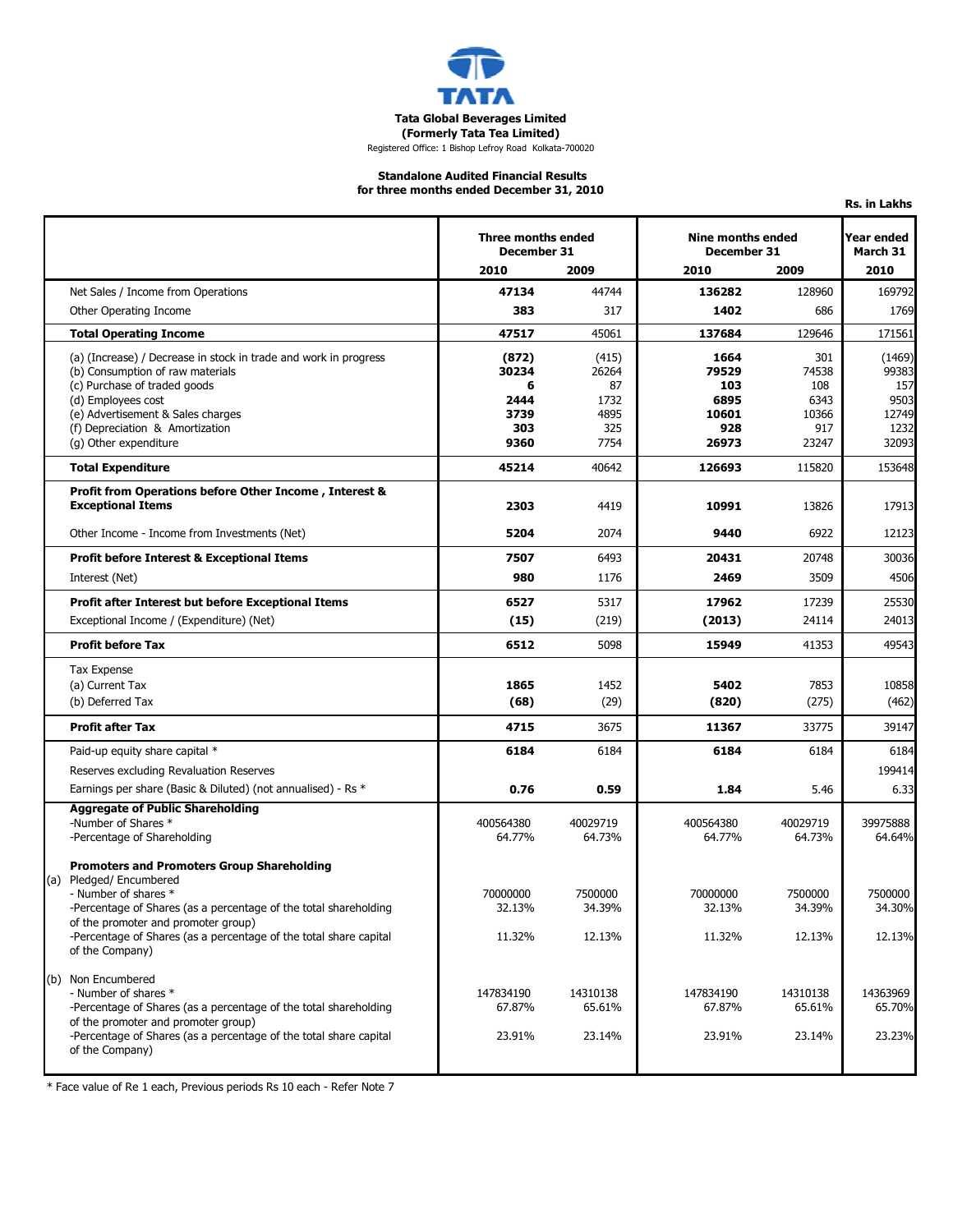# **Notes:**

- 1. During January 2011, Tata Coffee Ltd, the Company's Indian subsidiary has entered into a non binding Memorandum of Understanding with Starbucks Coffee International, Inc. (Starbucks) for a potential strategic collaboration in areas of sourcing of coffee beans, utilisation of coffee roasting facilities to meet the requirements of Starbucks for their proposed retail operations in India and other countries. This arrangement is subject to the execution of definitive agreements by Tata Coffee and Starbucks.
- 2. During December 2010, the Company's overseas subsidiary increased the stake in The Rising Beverages Company LLC, the owner of Activate<sup>TM</sup> a performance beverage in the USA,, from 10% to 31% calculated on a fully diluted basis. The subsidiary has an option to further increase its stake in this Company.
- 3. During the quarter, the Company entered into a 50:50 Joint Venture with PepsiCo India Holdings Private Limited in the area of non-carbonated Ready-to-drink beverages focused on health and enhanced wellness. The mandate of the Joint Venture is to develop its business internationally.
- 4. Total Operating Income for the quarter at Rs 475.17 crores grew by 5%, driven by improvement in branded tea operations.
- 5. Profit before exceptional items at Rs 65.27 crores was higher by 23 % over the corresponding period of the previous year due to higher dividend from subsidiaries and lower interest costs. Profit from operations was impacted by higher commodity costs and investments in new initiatives.
- 6. Exceptional items for the nine months ended December 31, 2010 represent reorganization costs relating to restructuring of business. Exceptional items for the previous year's corresponding period include profit on sale of equity shares of Rallis India Limited amounting to Rs 247.72 crores net of amortization of amount incurred on Employee Separation Schemes of Rs 6.58 crores.
- 7. With effect from July 2, 2010, the face value of the company's shares has been subdivided from Rs 10 per share to Rs 1 per share. Earnings per share for previous periods have been computed based on the revised number of shares. Earnings per shares (basic and diluted-not annualised) for the nine months period ended December 31, 2010 of Rs 1.84 is lower than Rs 5.46 as reported for the corresponding period of the previous year due to the impact of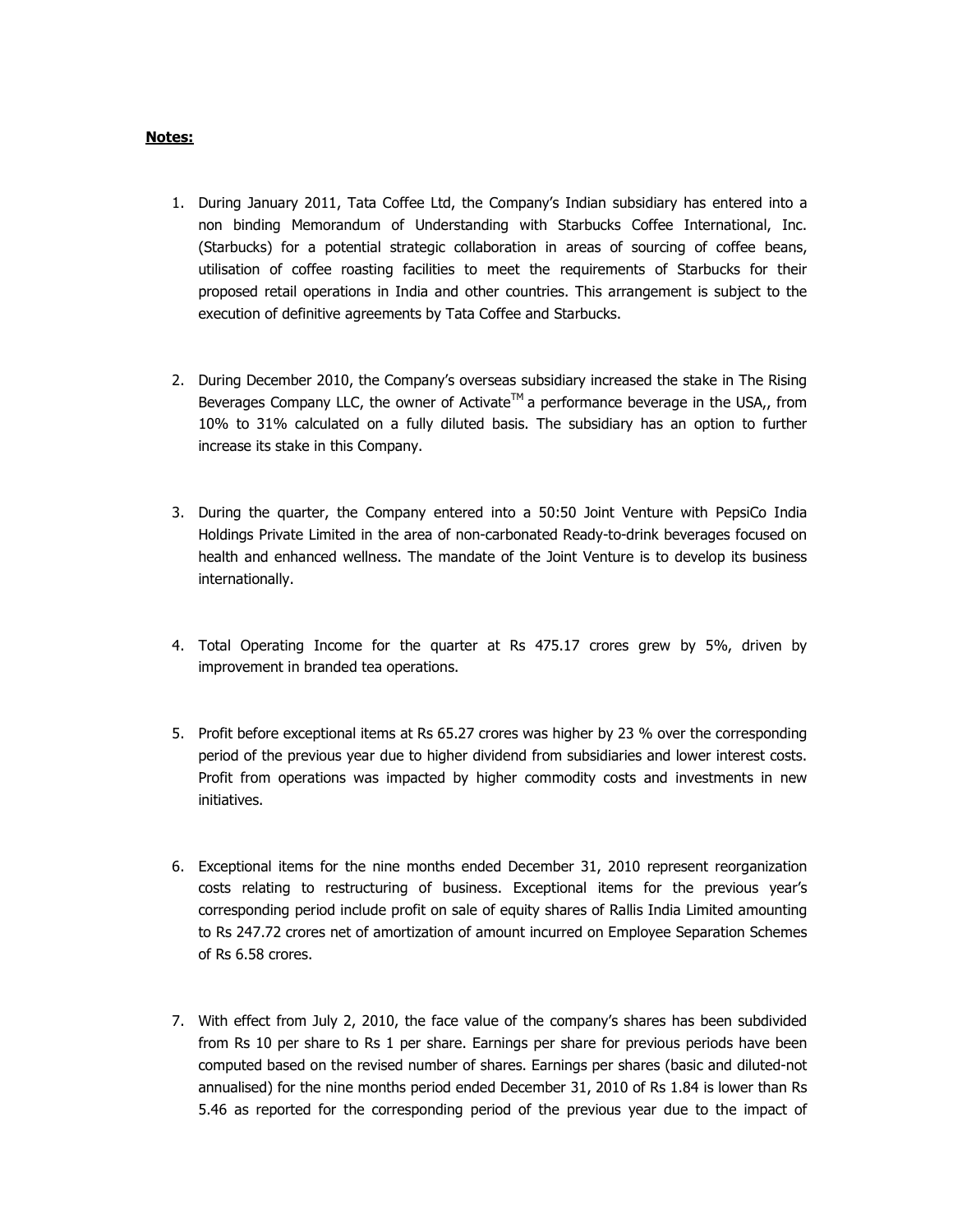exceptional items. Net of the impact of the exceptional items, EPS (basic and diluted-not annualised) for the nine months period ended December 31, 2010 is Rs 2.07 as compared to Rs 1.99 for the corresponding period of the previous year.

- 8. As the Company's activity falls within a single business segment, viz "Buying / Blending and Sale of tea in bulk and value added form" the disclosure requirements of Accounting Standard (AS-17) on "Segment Reporting" notified by the Companies (Accounting Standard) Rules 2006, are not applicable.
- 9. The Company had no investor complaints pending resolution as on October 01, 2010. Two investors' complaints were received during the three months ended December 31, 2010 and both were resolved during the period. There were no investor complaints pending resolution as on December 31, 2010.
- 10. Previous period's figures have been rearranged / regrouped to the extent necessary, to conform to the current period's figures.
- 11. The aforementioned results were reviewed by the Audit Committee of the Board on January 27, 2011 and subsequently taken on record by the Board of Directors at its meeting held on January 28, 2011. The statutory auditors of the company have audited these results.

Mumbai: January 28, 2011 **(Chairman)**

 **Ratan N Tata**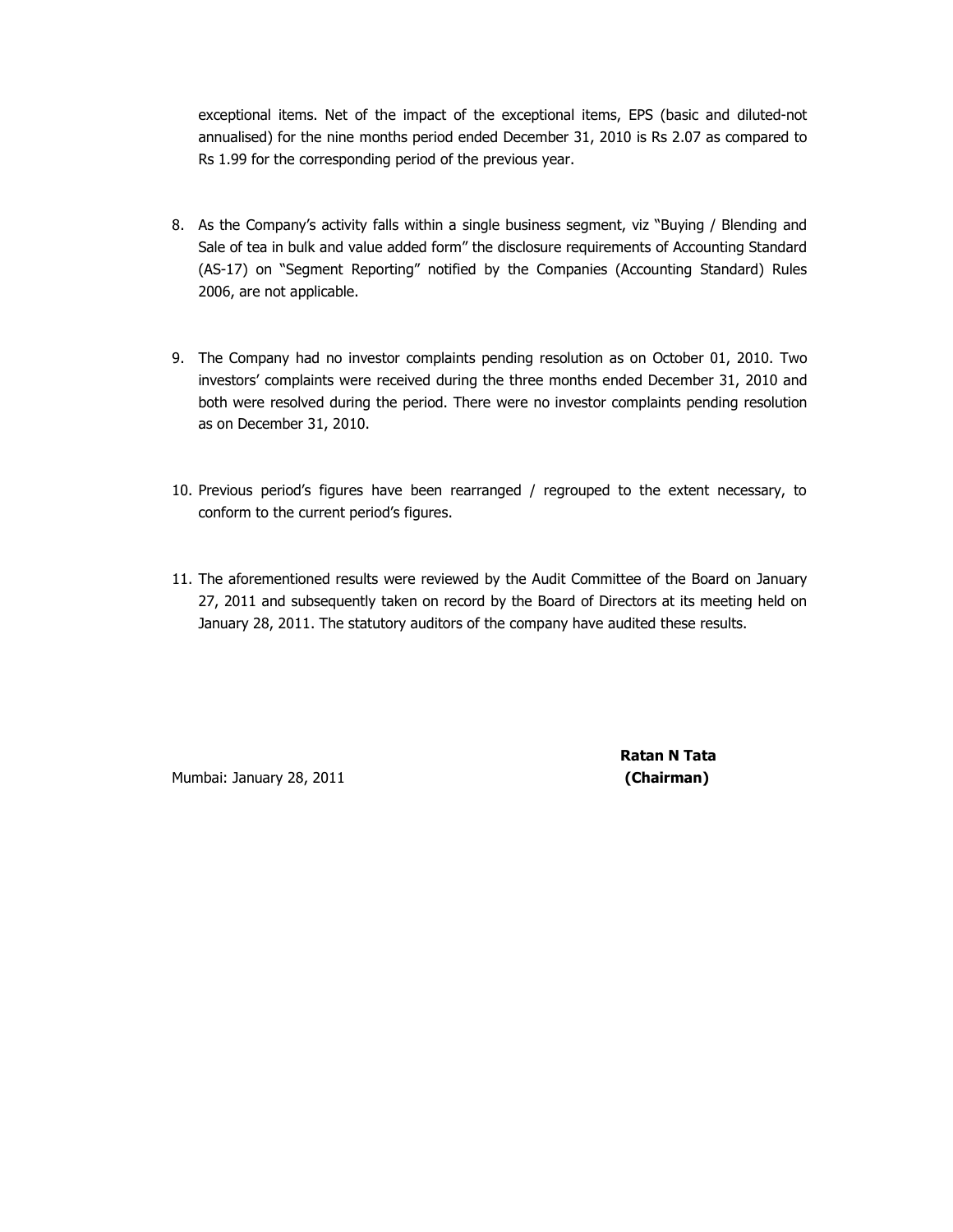

Registered Office: 1 Bishop Lefroy Road Kolkata-700020

#### **Unaudited Consolidated Financial Results for the three months ended December 31, 2010**

| <b>Particulars</b>                                                                                                                                                                                                                                                                                           | Three months ended<br>December 31<br>2010                  | 2009                                                    | <b>Nine months ended</b><br>December 31<br>2010<br>2009   |                                                              | Audited<br>Year ended<br>March 31<br>2010                      |
|--------------------------------------------------------------------------------------------------------------------------------------------------------------------------------------------------------------------------------------------------------------------------------------------------------------|------------------------------------------------------------|---------------------------------------------------------|-----------------------------------------------------------|--------------------------------------------------------------|----------------------------------------------------------------|
| Net Sales / Income from Operations                                                                                                                                                                                                                                                                           | 160242                                                     | 154006                                                  | 442441                                                    | 421246                                                       | 578295                                                         |
| Other Operating Income                                                                                                                                                                                                                                                                                       | 590                                                        | 917                                                     | 1886                                                      | 3519                                                         | 3797                                                           |
| <b>Total Operating Income</b>                                                                                                                                                                                                                                                                                | 160832                                                     | 154923                                                  | 444327                                                    | 424765                                                       | 582092                                                         |
| (a) (Increase) / Decrease in stock in trade and work in progress<br>(b) Consumption of raw materials<br>(c) Purchase of traded goods<br>(d) Employees cost<br>(e) Advertisement & sales charges<br>(f) Depreciation and Amortization (net of amount drawn from Revaluation Reserve)<br>(g) Other expenditure | (2454)<br>61586<br>6793<br>16342<br>27859<br>2432<br>32309 | 806<br>52985<br>8140<br>15470<br>27963<br>2611<br>29969 | 115<br>165382<br>21466<br>47106<br>73569<br>7376<br>91688 | (1938)<br>148511<br>19792<br>45333<br>72650<br>7573<br>85958 | (3704)<br>205906<br>27597<br>62832<br>98547<br>10292<br>118750 |
| <b>Total Expenditure</b>                                                                                                                                                                                                                                                                                     | 144867                                                     | 137944                                                  | 406702                                                    | 377879                                                       | 520220                                                         |
| Profit from Operations before Other Income, Interest & Exceptional Items<br>Other Income - Income from Investments (Net)                                                                                                                                                                                     | 15965<br>329                                               | 16979<br>507                                            | 37625<br>2878                                             | 46886<br>3240                                                | 61872<br>3406                                                  |
|                                                                                                                                                                                                                                                                                                              |                                                            |                                                         |                                                           |                                                              |                                                                |
| <b>Profit before Interest &amp; Exceptional Items</b>                                                                                                                                                                                                                                                        | 16294                                                      | 17486                                                   | 40503                                                     | 50126                                                        | 65278                                                          |
| Interest (Net)                                                                                                                                                                                                                                                                                               | 1521<br>14773                                              | 995<br>16491                                            | 4113<br>36390                                             | 2436<br>47690                                                | 2793<br>62485                                                  |
| Profit after Interest but before Exceptional Items<br>Other Exceptional Income/ (Expenditure) (Net)                                                                                                                                                                                                          | (12)                                                       |                                                         | (4643)                                                    | 3060                                                         | 1613                                                           |
| <b>Profit before Tax</b>                                                                                                                                                                                                                                                                                     | 14761                                                      | (368)<br>16123                                          | 31747                                                     | 50750                                                        | 64098                                                          |
| <b>Tax Expense</b><br>(a) Current Tax<br>(b) Deferred Tax<br><b>Profit after Tax</b>                                                                                                                                                                                                                         | 6732<br>51<br>7978                                         | 5902<br>232<br>9989                                     | 14414<br>(573)<br>17906                                   | 14735<br>736<br>35279                                        | 24386<br>381<br>39331                                          |
| <b>Share of Profit from Associates</b>                                                                                                                                                                                                                                                                       | 1789                                                       | 1322                                                    | 3112                                                      | 3253                                                         | 3304                                                           |
| <b>Minority Interest in Consolidated Profit</b>                                                                                                                                                                                                                                                              | (2574)                                                     | (2088)                                                  | (4109)                                                    | (2522)                                                       | (3605)                                                         |
| <b>Group Consolidated Net Profit</b>                                                                                                                                                                                                                                                                         | 7193                                                       | 9223                                                    | 16909                                                     | 36010                                                        | 39030                                                          |
| Paid-up equity share capital $*$ #                                                                                                                                                                                                                                                                           | 6184                                                       | 6184                                                    | 6184                                                      | 6184                                                         | 6184                                                           |
| Reserves excluding Revaluation Reserves                                                                                                                                                                                                                                                                      |                                                            |                                                         |                                                           |                                                              | 361439                                                         |
| Earnings per share (Basic & Diluted) (Not annualised) - Rs*                                                                                                                                                                                                                                                  | 1.16                                                       | 1.49                                                    | 2.73                                                      | 5.82                                                         | 6.31                                                           |
| <b>Aggregate of Public Shareholding</b><br>-Number of Shares *<br>-Percentage of Share holding                                                                                                                                                                                                               | 400564380<br>64.77%                                        | 40029719<br>64.73%                                      | 400564380<br>64.77%                                       | 40029719<br>64.73%                                           | 39975888<br>64.64%                                             |
| <b>Promoters and Promoters Group Shareholding</b><br>(a) Pledged/Encumbered<br>- Number of shares *<br>-Percentage of Shares (as a percentage of the total shareholding<br>of the promoter and promoter group)<br>-Percentage of Shares (as a percentage of the total share Capital<br>of the Company)       | 70000000<br>32.13%<br>11.32%                               | 7500000<br>34.39%<br>12.13%                             | 70000000<br>32.13%<br>11.32%                              | 7500000<br>34.39%<br>12.13%                                  | 7500000<br>34.30%<br>12.13%                                    |
| (b) Non Encumbered<br>- Number of shares *<br>-Percentage of Shares (as a percentage of the total shareholding<br>of the promoter and promoter group)                                                                                                                                                        | 147834190<br>67.87%                                        | 14310138<br>65.61%                                      | 147834190<br>67.87%                                       | 14310138<br>65.61%                                           | 14363969<br>65.70%                                             |
| -Percentage of Shares (as a percentage of the total share Capital<br>of the Company)                                                                                                                                                                                                                         | 23.91%                                                     | 23.14%                                                  | 23.91%                                                    | 23.14%                                                       | 23.23%                                                         |

**\*** Face value of Re 1 each, Previous periods Rs 10 each - Refer Note 7

# Includes 9.82 Lakhs shares (Previous periods 19.82 Lakhs shares) held by an Indian Subsidiary.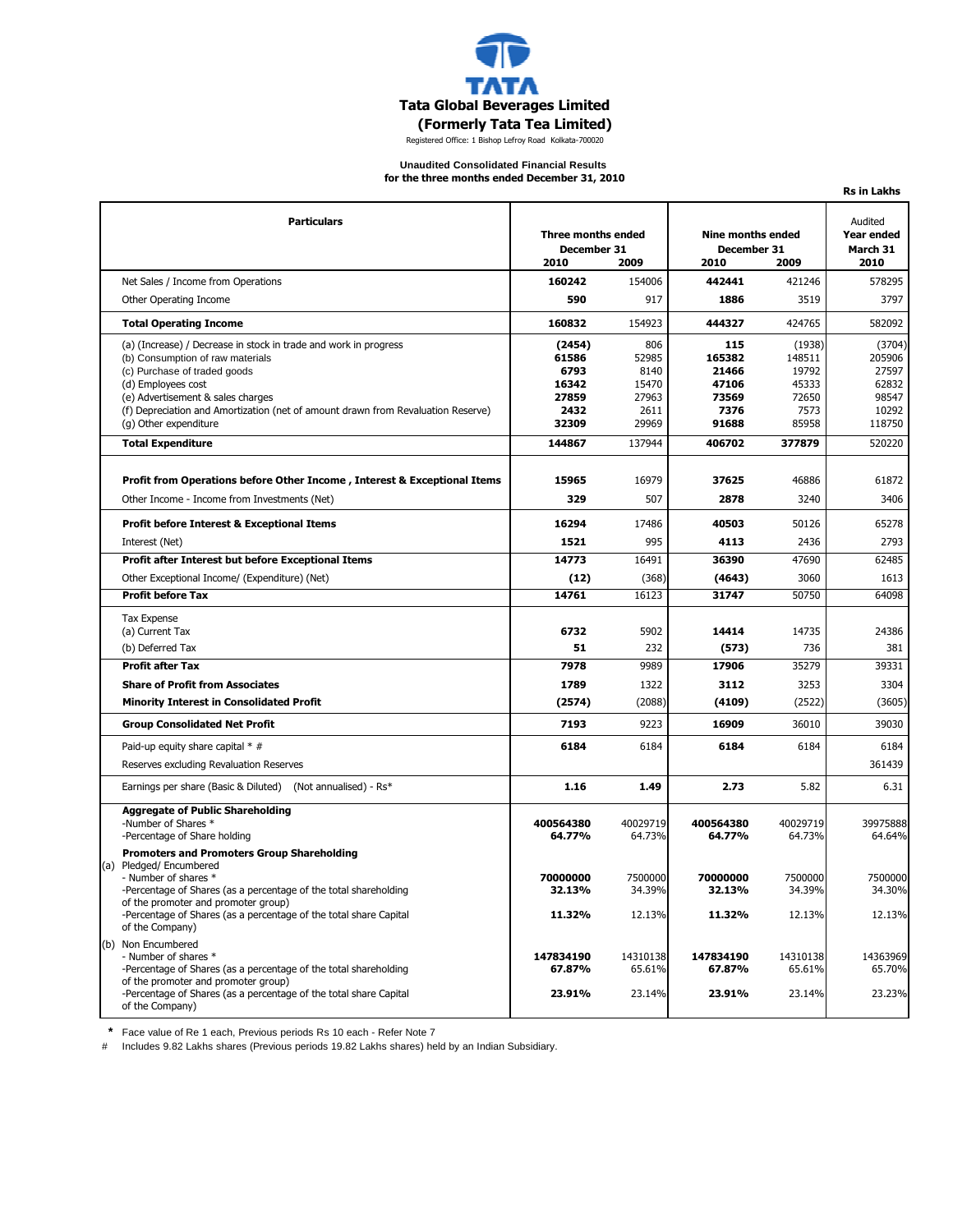## **Notes:**

- 1. During January 2011, Tata Coffee Ltd, the Company's Indian subsidiary has entered into a non binding Memorandum of Understanding with Starbucks Coffee International, Inc. (Starbucks) for a potential strategic collaboration in areas of sourcing of coffee beans, utilisation of coffee roasting facilities to meet the requirements of Starbucks for their proposed retail operations in India and other countries. This arrangement is subject to the execution of definitive agreements by Tata Coffee and Starbucks.
- 2. During December 2010, the Company's overseas subsidiary increased its stake in The Rising Beverages Company LLC, the owner of Activate™ a performance beverage in the USA, from 10% to 31% calculated on a fully diluted basis. The subsidiary has an option to further increase its stake in this Company.
- 3. During the quarter, the Company entered into a 50:50 Joint Venture with PepsiCo India Holdings Private Limited in the area of non-carbonated Ready-to-drink beverages focused on health and enhanced wellness. The mandate of the Joint Venture is to develop its business internationally.
- 4. Total operating income for the quarter at Rs 1608 crores increased by 4% as compared to the corresponding period of the previous year despite adverse translation impact. At constant exchange rates the increase was 8 %.
- 5. The Company continues to focus on building new capabilities and investment behind new products and brands. Profit before exceptional items for the quarter at Rs 148 crores was lower compared to the corresponding period of the previous year mainly due to higher commodity costs, higher expenditure on growth initiatives and lower interest earnings. Accordingly, profit before and after tax are also lower than the corresponding period in the previous year.
- 6. (a) Exceptional items for the quarter comprises of expenses relating to restructuring of business (Rs 6.72 crores) offset by translation gain on foreign currency hedges in overseas subsidiaries (Rs 6.60 crores). In the corresponding period of the previous year exceptional items mainly consisted of expense relating to restructure of business (Rs 1.48 crores) and other exceptional items (Rs 2.20 crores).

(b) Exceptional items for the nine months ended December 31, 2010 comprises of expenses relating to restructure of business (Rs 43.62 crores) and translation impact on foreign currency hedges in overseas subsidiary (Rs 2.81 crores). In the corresponding period of the previous year exceptional items consisted of Group profit on sale of shares of an associate (Rs 186.05 crores) offset by translation loss on foreign currency hedges in overseas subsidiaries (Rs 135.39 crores), expenses relating to restructuring of business (Rs 13.48 crores) and other exceptional items (Rs 6.58 crores).

- 7. With effect from record date July 2, 2010, the face value of the holding company's shares has been subdivided from Rs 10 per share to Re 1 per share. Earnings per share for previous periods have been computed based on the revised number of shares. Earnings per share (EPS) (basic and diluted- not annualised) for the quarter ended December 31, 2010 of Rs. 1.16 is lower than Rs 1.49 reported for the corresponding period of the previous year mainly due to higher commodity costs and higher expenditure on growth initiatives. Net of the impact of exceptional items, EPS (basic and diluted – not annualised) for the current quarter is Rs. 1.16 as compared to Rs 1.53 for the corresponding period of the previous year.
- 8. The major part of the Company's business arises from operations outside India and through its subsidiaries. In view of this the company has opted to publish only consolidated results for this quarter as permitted under SEBI guidelines. The standalone results shall be available on the Company's website as well as on the website of the stock exchanges where the Company's shares are listed. The Total Operating Income, Net Profit after Tax and Earnings per share of the holding Company's standalone financial results are given below: